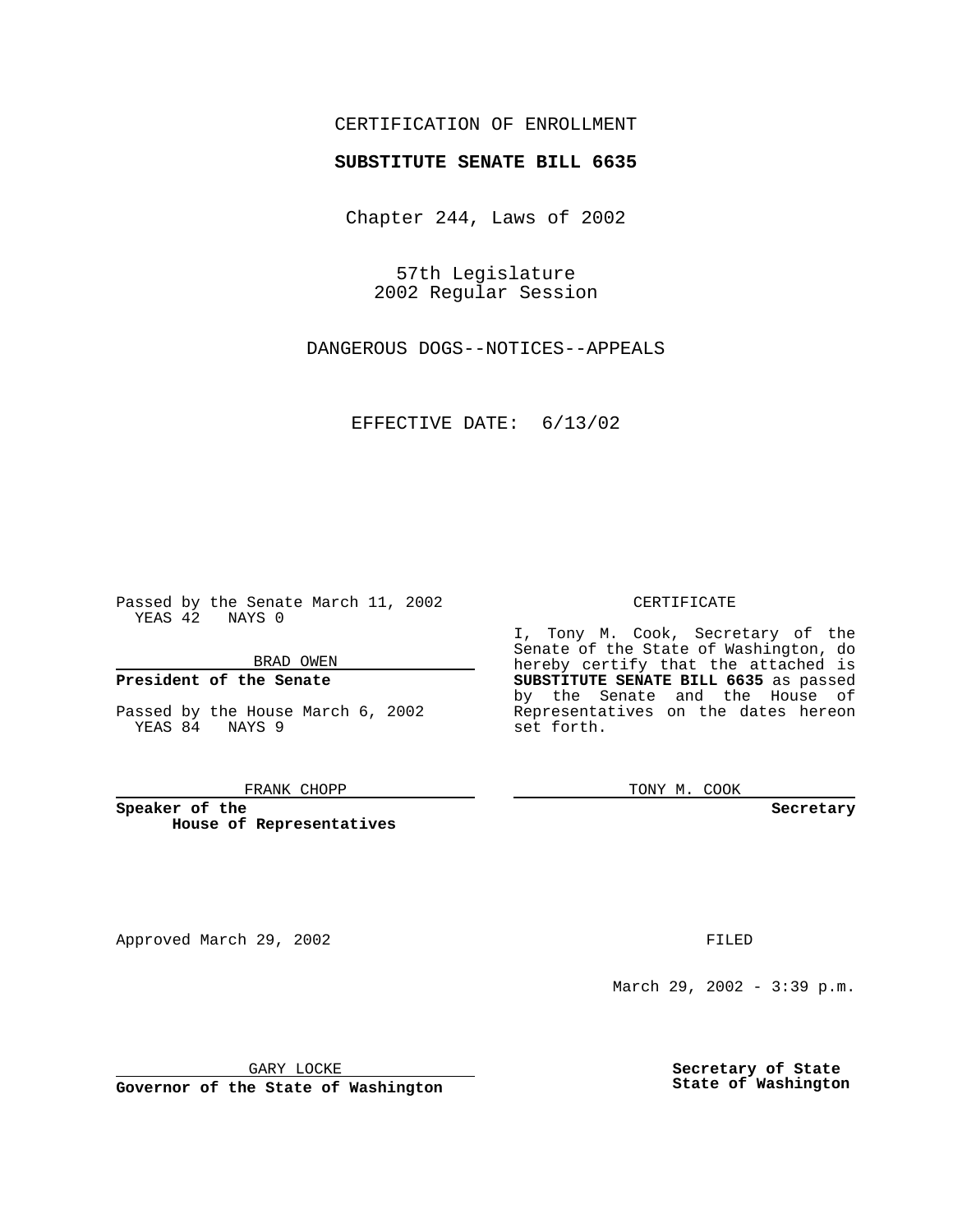# **SUBSTITUTE SENATE BILL 6635** \_\_\_\_\_\_\_\_\_\_\_\_\_\_\_\_\_\_\_\_\_\_\_\_\_\_\_\_\_\_\_\_\_\_\_\_\_\_\_\_\_\_\_\_\_\_\_

\_\_\_\_\_\_\_\_\_\_\_\_\_\_\_\_\_\_\_\_\_\_\_\_\_\_\_\_\_\_\_\_\_\_\_\_\_\_\_\_\_\_\_\_\_\_\_

AS AMENDED BY THE HOUSE

Passed Legislature - 2002 Regular Session

### **State of Washington 57th Legislature 2002 Regular Session**

**By** Senate Committee on Judiciary (originally sponsored by Senators

READ FIRST TIME 02/08/2002.

Kastama, Kline and Rasmussen)

1 AN ACT Relating to a notice and appeal process for animal control 2 authorities; amending RCW 16.08.070, 16.08.080, and 16.08.100; and 3 prescribing penalties.

4 BE IT ENACTED BY THE LEGISLATURE OF THE STATE OF WASHINGTON:

5 **Sec. 1.** RCW 16.08.070 and 1987 c 94 s 1 are each amended to read 6 as follows:

7 Unless the context clearly requires otherwise, the definitions in 8 this section apply throughout RCW 16.08.070 through 16.08.100.

 (1) "Potentially dangerous dog" means any dog that when unprovoked: (a) Inflicts bites on a human or a domestic animal either on public or private property, or (b) chases or approaches a person upon the streets, sidewalks, or any public grounds in a menacing fashion or apparent attitude of attack, or any dog with a known propensity, tendency, or disposition to attack unprovoked, to cause injury, or to cause injury or otherwise to threaten the safety of humans or domestic 16 animals.

17 (2) "Dangerous dog" means any dog that ((according to the records 18 of the appropriate authority,)) (a) ((has inflicted)) inflicts severe 19 injury on a human being without provocation on public or private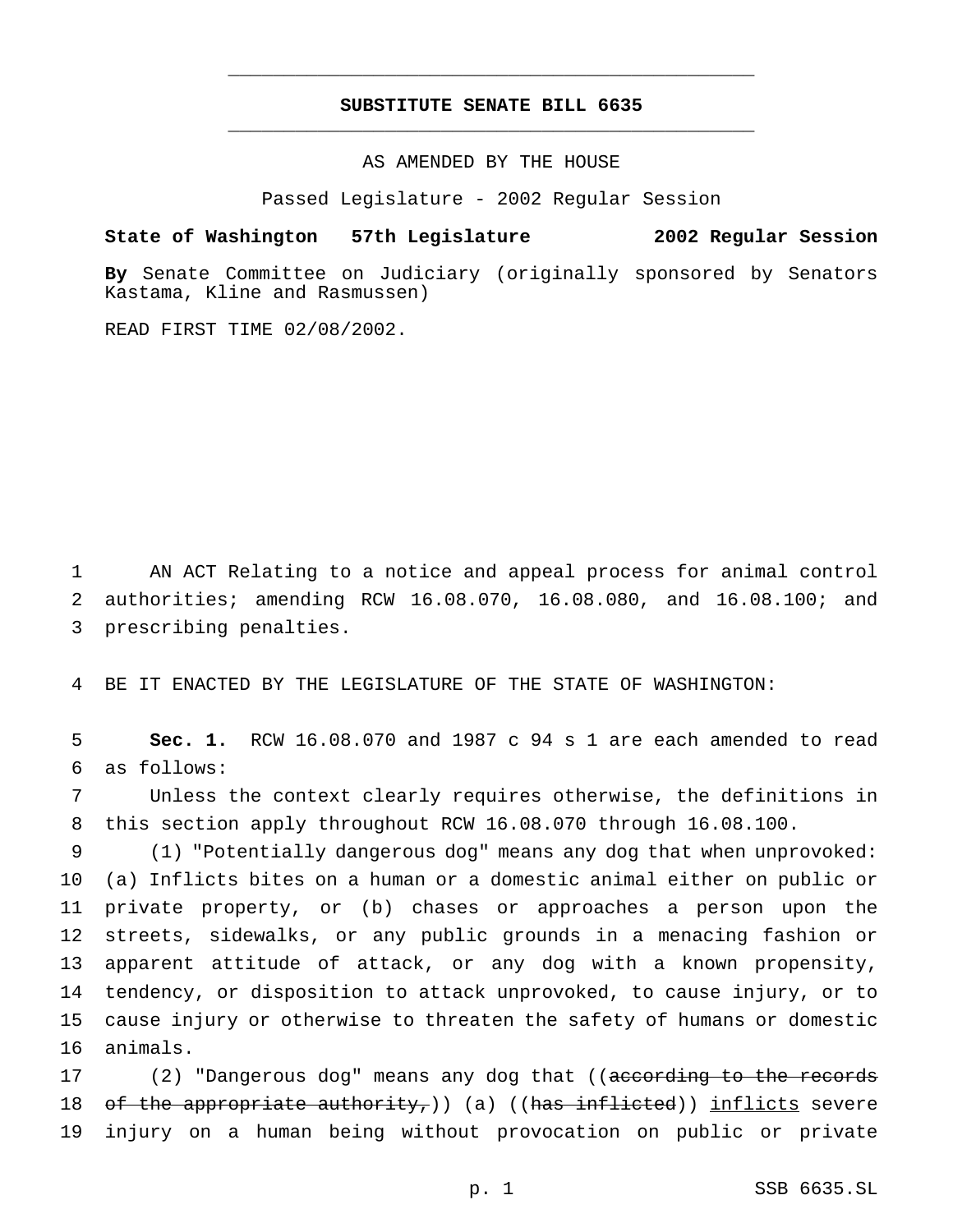1 property, (b) ((has killed)) kills a domestic animal without 2 provocation while the dog is off the owner's property, or (c) has been 3 previously found to be potentially dangerous because of injury 4 inflicted on a human, the owner having received notice of such and the dog again aggressively bites, attacks, or endangers the safety of humans ((or domestic animals)).

 (3) "Severe injury" means any physical injury that results in broken bones or disfiguring lacerations requiring multiple sutures or cosmetic surgery.

 (4) "Proper enclosure of a dangerous dog" means, while on the owner's property, a dangerous dog shall be securely confined indoors or in a securely enclosed and locked pen or structure, suitable to prevent the entry of young children and designed to prevent the animal from escaping. Such pen or structure shall have secure sides and a secure top, and shall also provide protection from the elements for the dog. (5) "Animal control authority" means an entity acting alone or in concert with other local governmental units for enforcement of the animal control laws of the city, county, and state and the shelter and welfare of animals.

 (6) "Animal control officer" means any individual employed, contracted with, or appointed by the animal control authority for the purpose of aiding in the enforcement of this chapter or any other law or ordinance relating to the licensure of animals, control of animals, or seizure and impoundment of animals, and includes any state or local law enforcement officer or other employee whose duties in whole or in part include assignments that involve the seizure and impoundment of any animal.

 (7) "Owner" means any person, firm, corporation, organization, or department possessing, harboring, keeping, having an interest in, or having control or custody of an animal.

 **Sec. 2.** RCW 16.08.080 and 1989 c 26 s 3 are each amended to read as follows:

 (1) Any city or county that has a notification and appeal procedure with regard to determining a dog within its jurisdiction to be dangerous may continue to utilize or amend its procedure. A city or county animal control authority that does not have a notification and appeal procedure in place as of the effective date of this act, and seeks to declare a dog within its jurisdiction, as defined in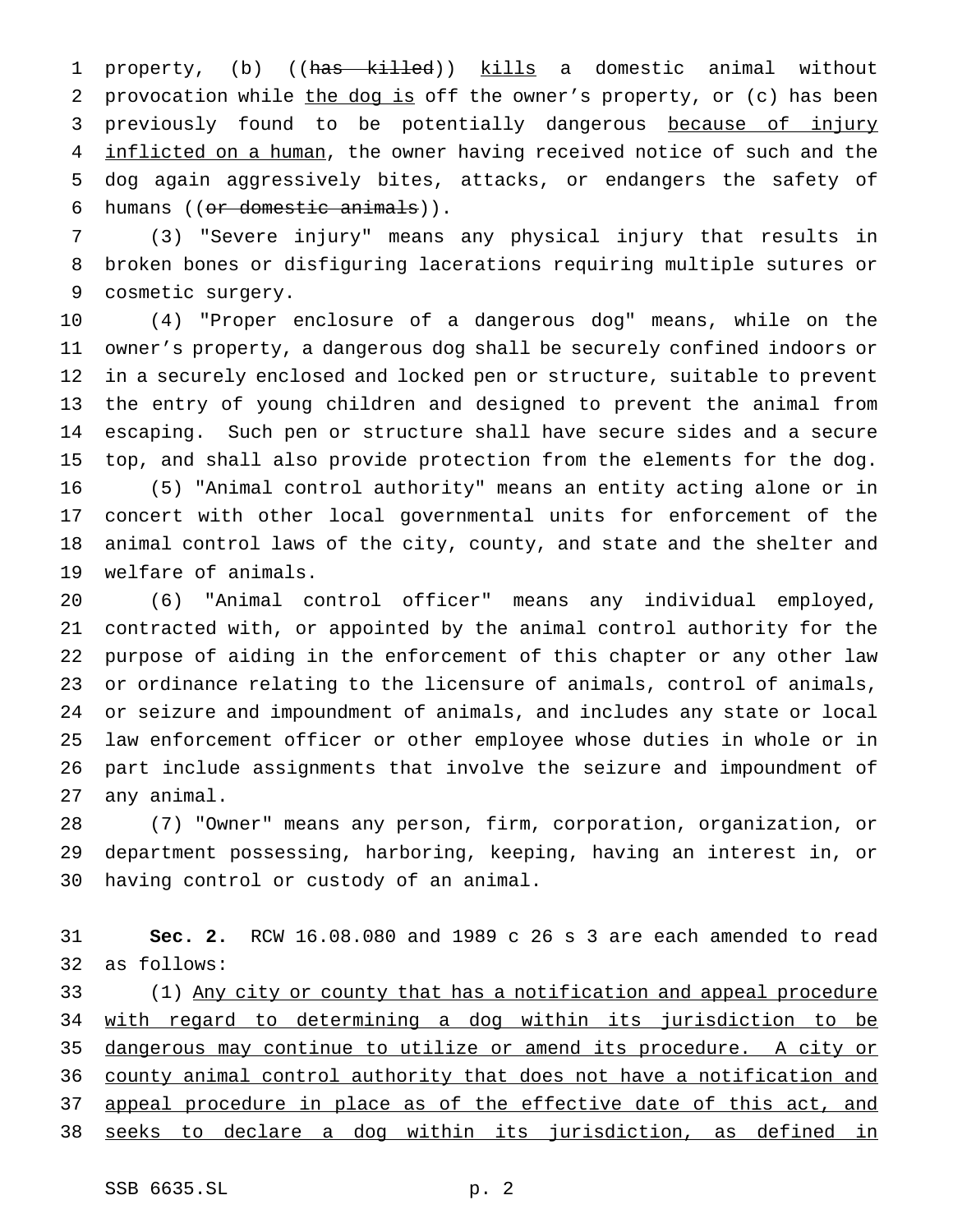subsection (7) of this section, to be dangerous must serve notice upon the dog owner in person or by regular and certified mail, return receipt requested.

 (2) The notice must state: The statutory basis for the proposed 5 action; the reasons the authority considers the animal dangerous; a statement that the dog is subject to registration and controls required by this chapter, including a recitation of the controls in subsection (6) of this section; and an explanation of the owner's rights and of the proper procedure for appealing a decision finding the dog dangerous.

 (3) Prior to the authority issuing its final determination, the authority shall notify the owner in writing that he or she is entitled to an opportunity to meet with the authority, at which meeting the owner may give, orally or in writing, any reasons or information as to 15 why the dog should not be declared dangerous. The notice shall state 16 the date, time, and location of the meeting, which must occur prior to expiration of fifteen calendar days following delivery of the notice. The owner may propose an alternative meeting date and time, but such 19 meeting must occur within the fifteen-day time period set forth in this section. After such meeting, the authority must issue its final determination, in the form of a written order, within fifteen calendar 22 days. In the event the authority declares a dog to be dangerous, the 23 order shall include a recital of the authority for the action, a brief concise statement of the facts that support the determination, and the 25 signature of the person who made the determination. The order shall be 26 sent by regular and certified mail, return receipt requested, or delivered in person to the owner at the owner's last address known to 28 the authority.

 (4) If the local jurisdiction has provided for an administrative appeal of the final determination, the owner must follow the appeal procedure set forth by that jurisdiction. If the local jurisdiction has not provided for an administrative appeal, the owner may appeal a municipal authority's final determination that the dog is dangerous to 34 the municipal court, and may appeal a county animal control authority's or county sheriff's final determination that the dog is dangerous to 36 the district court. The owner must make such appeal within twenty days 37 of receiving the final determination. While the appeal is pending, the authority may order that the dog be confined or controlled in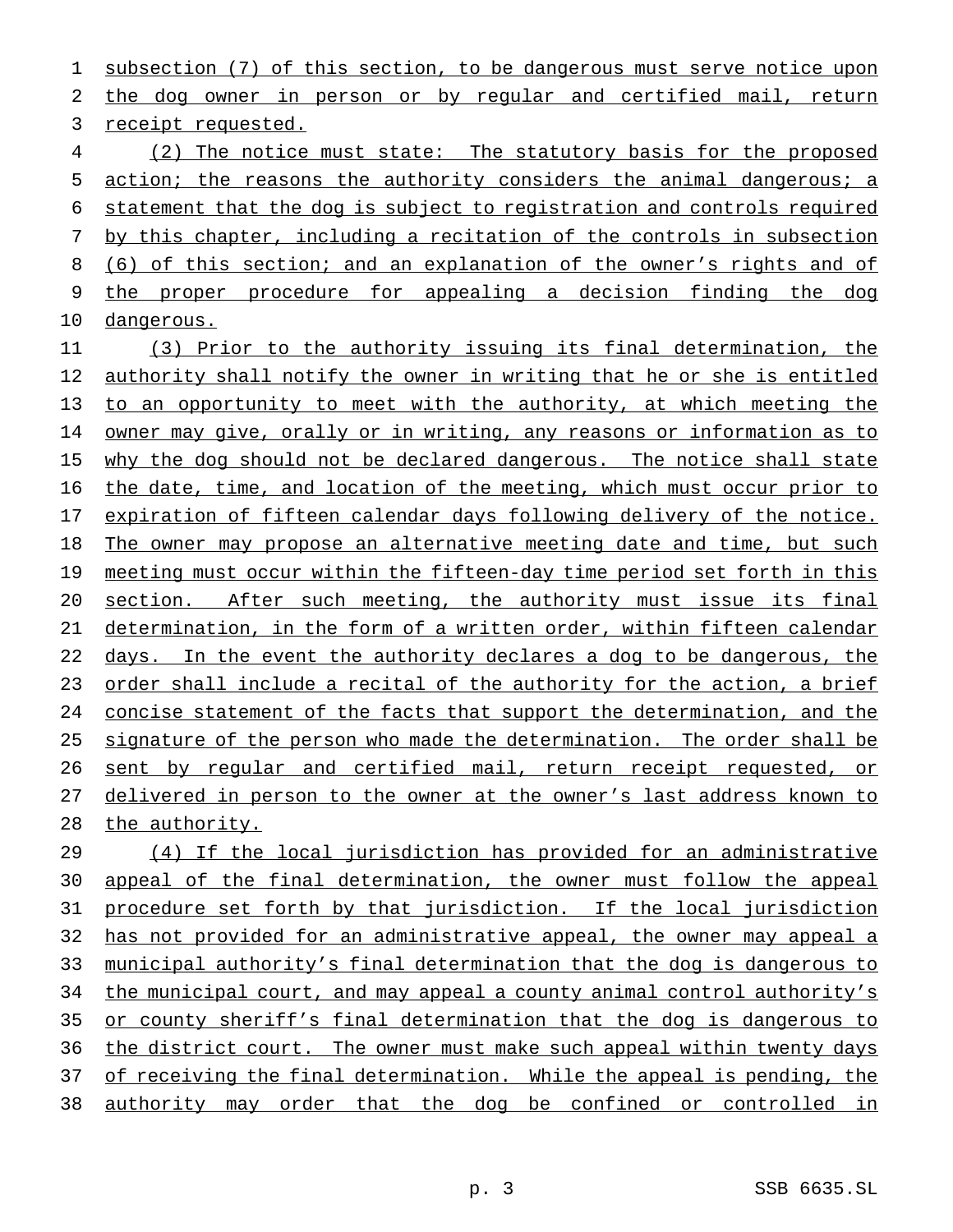compliance with RCW 16.08.090. If the dog is determined to be dangerous, the owner must pay all costs of confinement and control.

 (5) It is unlawful for an owner to have a dangerous dog in the state without a certificate of registration issued under this section. This section and RCW 16.08.090 and 16.08.100 shall not apply to police dogs as defined in RCW 4.24.410.

 ( $(\frac{2}{2})$ ) (6) Unless a city or county has a more restrictive code 8 requirement, the animal control authority of the city or county in which an owner has a dangerous dog shall issue a certificate of registration to the owner of such animal if the owner presents to the animal control unit sufficient evidence of:

 (a) A proper enclosure to confine a dangerous dog and the posting of the premises with a clearly visible warning sign that there is a dangerous dog on the property. In addition, the owner shall conspicuously display a sign with a warning symbol that informs children of the presence of a dangerous dog;

 (b) A surety bond issued by a surety insurer qualified under chapter 48.28 RCW in a form acceptable to the animal control authority 19 in the sum of at least two hundred fifty thousand dollars, payable to 20 any person injured by the  $((\overline{v}i\overline{c}i\overline{c}i\overline{c}j\overline{c}i\overline{c}j\overline{c}j\overline{c}j\overline{c}j\overline{c}j\overline{c}j\overline{c}j\overline{c}j\overline{c}j\overline{c}j\overline{c}j\overline{c}j\overline{c}j\overline{c}j\overline{c}j\overline{c}j\overline{c}j\overline{c}j\overline{c}j\overline{c}j\overline{c}j\overline{c}j\$ 

 (c) A policy of liability insurance, such as homeowner's insurance, issued by an insurer qualified under Title 48 RCW in the amount of at 23 least two hundred fifty thousand dollars, insuring the owner for any personal injuries inflicted by the dangerous dog.

 $((+3))$   $(7)(a)(i)$  If an owner has the dangerous dog in an incorporated area that is serviced by both a city and a county animal control authority, the owner shall obtain a certificate of registration from the city authority;

 $((+b))$   $(ii)$  If an owner has the dangerous dog in an incorporated or unincorporated area served only by a county animal control authority, the owner shall obtain a certificate of registration from the county authority;

33 ( $((e))$  <u>(iii)</u> If an owner has the dangerous dog in an incorporated or unincorporated area that is not served by an animal control authority, the owner shall obtain a certificate of registration from the office of the local sheriff.

 ( $(\frac{4}{3})$ ) (b) This subsection does not apply if a city or county does not allow dangerous dogs within its jurisdiction.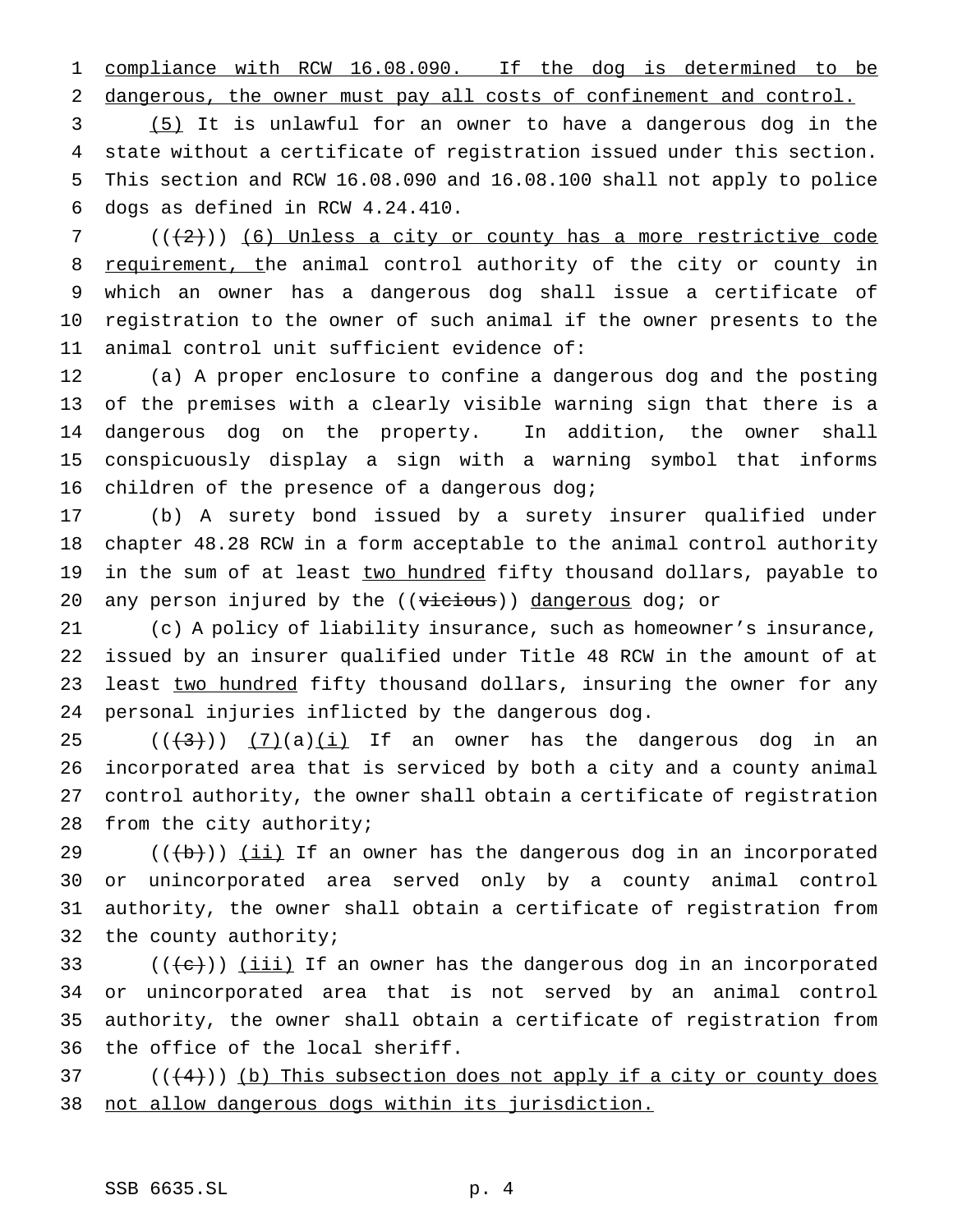1 (8) Cities and counties may charge an annual fee, in addition to 2 regular dog licensing fees, to register dangerous dogs.

 (9) Nothing in this section limits a local authority in placing 4 additional restrictions upon owners of dangerous dogs. This section does not require a local authority to allow a dangerous dog within its jurisdiction.

7 **Sec. 3.** RCW 16.08.100 and 1987 c 94 s 4 are each amended to read 8 as follows:

9 (1) Any dangerous dog shall be immediately confiscated by an animal 10 control authority if the: (a) Dog is not validly registered under RCW 11 16.08.080; (b) owner does not secure the liability insurance coverage 12 required under RCW 16.08.080; (c) dog is not maintained in the proper 13 enclosure; or (d) dog is outside of the dwelling of the owner, or 14 outside of the proper enclosure and not under physical restraint of the 15 responsible person. The owner must pay the costs of confinement and 16 control. The animal control authority must serve notice upon the dog 17 owner in person or by regular and certified mail, return receipt 18 requested, specifying the reason for the confiscation of the dangerous 19 dog, that the owner is responsible for payment of the costs of 20 confinement and control, and that the dog will be destroyed in an 21 expeditious and humane manner if the deficiencies for which the dog was 22 confiscated are not corrected within twenty days. The animal control 23 authority shall destroy the confiscated dangerous dog in an expeditious 24 and humane manner if any deficiencies required by this subsection are 25 not corrected within twenty days of notification. In addition, the 26 owner shall be guilty of a gross misdemeanor punishable in accordance 27 with RCW 9A.20.021.

28 (2) If a dangerous dog of an owner with a prior conviction under 29 this chapter attacks or bites a person or another domestic animal, the 30 dog's owner is guilty of a class C felony, punishable in accordance 31 with RCW 9A.20.021. It is an affirmative defense that the defendant 32 must prove by a preponderance of the evidence that he or she was in 33 compliance with the requirements for ownership of a dangerous dog 34 pursuant to this chapter and the person or domestic animal attacked or 35 bitten by the defendant's dog trespassed on the defendant's real or 36 personal property or provoked the defendant's dog without justification 37 or excuse. In addition, the dangerous dog shall be immediately 38 confiscated by an animal control authority, placed in quarantine for